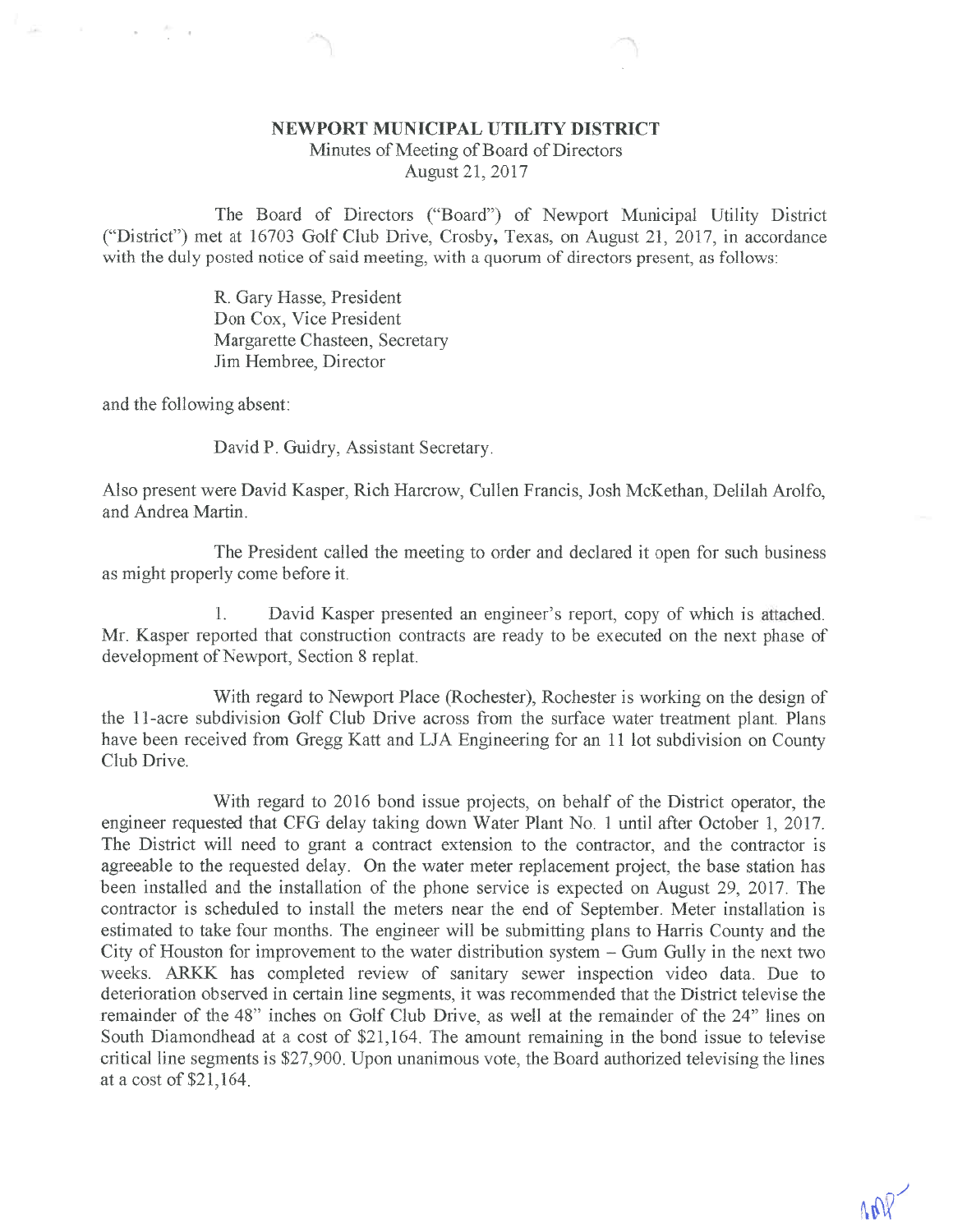The generator purchase is scheduled to be advertised on August 2, 2017, and awarded at the September meeting.

Upon unanimous vote, the Board approved the engineer's report as presented.

2. The Board next reviewed the operations and maintenance report, a copy of which is attached. Josh McKethan reported on operations of the water system in the District. Ground water permitted through February 28, 2018 was 206 million gallons, and remaining ground water as of July 26, 2017 was 107.507 million gallons. Total ground water produced was 17.621 million gallons, and total surface water was produced was 10.214 million gallons. Billed water was 24.188 million gallons with an accountability of 93%.

Josh McKethan reported on completed and pending work at the surface water treatment plant and water plants. Pending work at the surface water treatment plant includes rehabilitation of the ground storage tank, EPS to decommission the hydropneumatic tank, repair of the ground storage tank valve handle by CFG, replacement of the carbon pump, and camera upgrades by McCann. At Water Plant No. 1, the operator needs to complete rehabilitation of the hydropneumatic and ground storage tanks. At Water Plant No. 2, the operator needs to replace the two-inch air relief valve and the bad electrical component needs to be replaced.

Cullen Francis reported on the status of the wastewater system in the District. Total flow for the month amounted to 23.178 million gallons, with an average daily flow of 0.747 million gallons. There was 4.6" of rainfall for the month. There were no violations noted at the facility.

Cullen Francis next reported on work completed at the wastewater treatment plant and District lift stations.

Rich Harcrow reported on the District work. There were 10 water leaks and main line repairs, eight sewer back-ups and sewer line repairs, and 17 miscellaneous call cuts. There were 25 regular taps and 27 sewer taps made during the month.

Upon unanimous vote, the Board approved the operator's report.

3. Rich Harcrow then presented a report on District parks, a copy of which is

attached.

Upon unanimous vote, the Board approved the District parks report.

4. Andrea Martin presented a billing and collections report and a report on garbage collection, a copy of which is attached.

5. The Board next discussed the detention pond maintenance contract with Upstream Environmental. The Board previously discussed Upstream Environmental's position that they were unaware that they were supposed to mow the drainage ditch in Newport Court and would need to submit an estimate for the work to be performed. The operator confirmed that they had made the contractor aware of the ditch during the field inspection that was performed prior